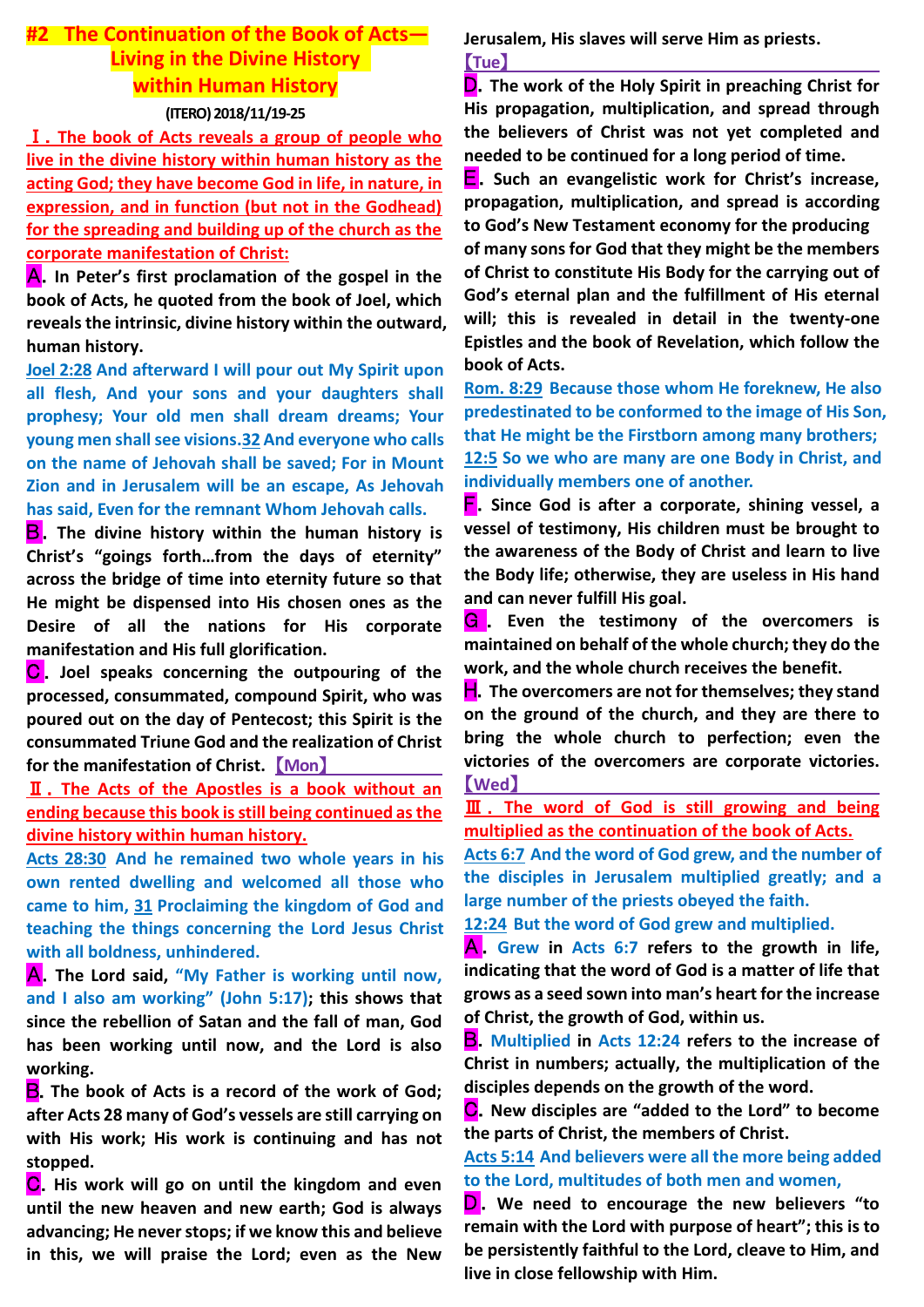Ⅳ.**The book of Acts reveals a group of people who live in the divine history within human history by calling on the name of the Lord, suffering on behalf of the name of the Lord, and speaking in the name of the Lord, the name of Jesus:**

A . **Joel's prophecy and its fulfillment concerning God's New Testament jubilee have two aspects: on God's side, He poured out His Spirit in the ascension of the resurrected Christ; on our side, we call on the name of the ascended Lord, who has accomplished all, attained unto all, and obtained all:**

① **Our divine history in the midst of human history is a history of calling on the name of the Lord to enjoy the riches of Christ for the building up of the Body of Christ as the fullness of Christ.**

② **By calling on the name of the Lord, we keep ourselves in God's golden, divine history—a history that begins with Enosh, continues through the Old and New Testaments , and concludes with the last prayer in the Bible.** 【**Thu**】

B.**As we are living in the divine history, we suffer on behalf of the Lord's name within the human history; it is a real honor to be dishonored on behalf of the Name, the very name of the man-dishonored but Godhonored Jesus.**

**Acts 5:41 So they went from the presence of the Sanhedrin, rejoicing that they were counted worthy to be dishonored on behalf of the Name.**

**C**. We carry out the divine history within human **history by speaking "boldly in the name of Jesus"; this name is the expression of the sum total of what the Lord is in His person and work**

**Acts 9:27 But Barnabas took hold of him and led him to the apostles, and he related to them how Saul had seen the Lord on the road, and that He had spoken to him, and how in Damascus he had spoken boldly in the name of Jesus.**

Ⅴ.**The book of Acts reveals a group of people who live in the divine history within human history by living, moving, and acting as one Body; they do everything in the Body, through the Body, and for the Body:**

A. After the Lord Jesus died, resurrected, and **ascended, He continued to live, act, walk, and work on earth in thousands of people because He imparted Himself into them through His death and resurrection. B**. The four Gospels give us a picture of the Head, and **the book of Acts shows us the Body; the book of Acts is actually the acts of Christ by the Spirit in the church as His Body, His reproduction and duplication.**

Ⅵ.**The book of Acts reveals a group of people who live in the divine history within human history by rejecting themselves and living by another life—Christ as the divine life; this corporate living of Christ is the reality of the Body of Christ:**

A.**The life that is indicated by this life in Acts 5:20 is the divine life preached, ministered, and lived by Peter that overcame the Jewish leaders' persecution, threatening, and imprisonment; Peter's life and work made the divine life so real and present in his situation that even the angel saw it and pointed it out.** 

B.**Paul lived Christ and served God by the all-inclusive Spirit of Jesus in his spirit (the divine Spirit mingled with his human spirit as one spirit); he lived within the veil (in his spirit as the practical Holy of Holies) and outside the camp (the human organization of religion)** C.**In order to live in the divine history within human history and by the divine life in our human life, we need to be vessels open to the Lord, loving Him, receiving Him, being filled with Him, and letting Him be everything to us and do everything in us, through us, and for us.** 【**Fri**】

**WI.** The book of Acts reveals a group of people who **live in the divine history within human history by continuing steadfastly in prayer and in the ministry of the word; this is to live in the apostolic ministry in coordination with Christ as our great High Priest in His heavenly ministry:**

**Heb. 8:1 …We have such a High Priest, who sat down on the right hand of the throne of the Majesty in the heavens, 2 A Minister of the holy places, even of the true tabernacle, which the Lord pitched, not man.**

A.**By prayer we set our mind on the things above and become a reflection of Christ's ministry in the heavens; we depend on prayer to do what man cannot do, to understand what man cannot understand, and to speak what man cannot speak.** 

B.**By the ministry of the word, we impart Christ into others as the heavenly life and power so that they may be sustained with the riches of Christ to live Christ as their heavenly life on earth.**

**Rom. 15:16 That I might be a minister of Christ Jesus to the Gentiles, a laboring priest of the gospel of God, in order that the offering of the Gentiles might be acceptable, having been sanctified in the Holy Spirit.**

Ⅷ.**The book of Acts reveals a group of people who live in the divine history within human history seen in Psalm 68, which shows that Christ is the center of God's move on the earth and the reality of God's activities through the church:**

A . **We need to enjoy the processed and consummated Triune God as the life dispensing and outpoured Spirit day by day.**

B.**We need to dwell in Christ as the "shore" of the evangelists for the transportation and spreading in the preaching of the gospel; on the day of Pentecost at least one hundred twenty gospel "ships," all of whom were Galileans, set out from the shore to spread the gospel.** 【**Sat**】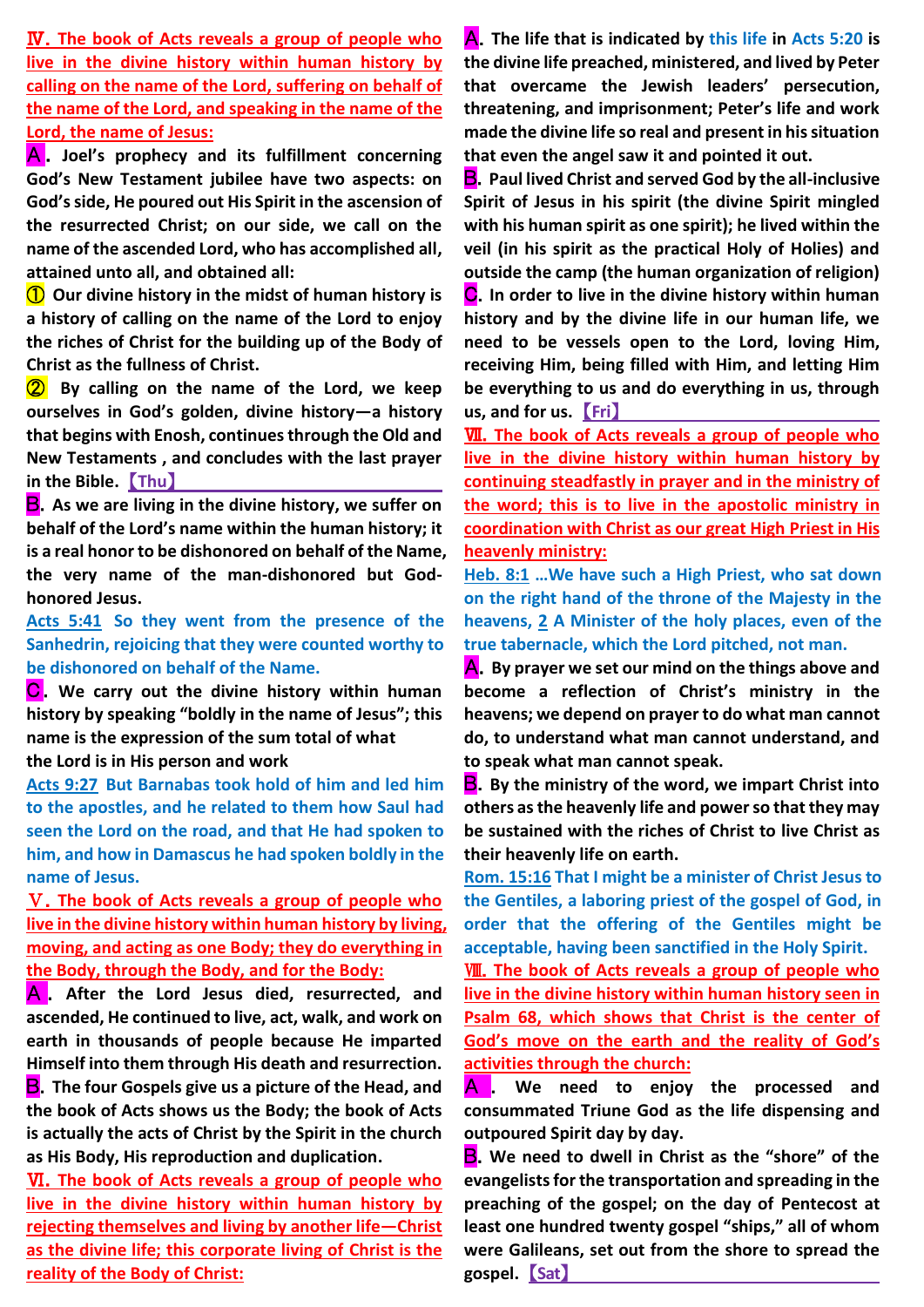## **Experience①**:**Boys, be ambitious in Christ & in God's economy!**

 **Man always has a misconception that his age is the worst age of the church. At the time of Martin Luther some thought this way. At the time of John Wesley some thought Please come and pick me up and possess me. God is this way. We consider Martin Luther's time a marvelous age and John Wesley's time a marvelous age also. While we consider their ages marvelous, some who come fifty years after us will say that we were at a marvelous age. We are afraid that man will stop. But God never stops....He is always advancing. Hallelujah! God is a God who keeps on advancing!**

**Every time God advances, He finds some vessels. In the book of Acts, God found some vessels. At the time of Martin Luther, God found a vessel, and at the time of John Wesley, He also found a vessel. Every time there is a spiritual revival, God finds some vessels. Where is God's vessel today? It is true that the Father is working until now. But who is continuing to work together with Him? Who can say, "I also am working"? This is the crucial question.**

**If God grants us light and if we see God's truth, we will admit that God is after the same vessel today that He ordained at the beginning. This vessel is the church. In other words, God is not after an individual vessel today, but a corporate one.**

**We have to learn to live the Body life....[For this] we have to deny the natural life and be judged and dealt with by God in a deep way. We must learn obedience, and we must also learn fellowship. In this way, we will have the chance of becoming God's vessel.**

## **For Junior & Senior High School / College Students**

**The Lord has raised up Martin Luther during Reformation to bring out the human beings from the Dark Ages. In the church history, the Lord has used the missionaries like Charles Wesley to preach the gospel to the whole world and brought great revival in U.S.A. Wherever there is a spiritual revival, He finds out some vessels. God is always progressing. Where is the vessels of God today?. Who will keep working with God?** 

**Dr. William Smith Clark of Hokkaido University was a pious Christian and told the young students, "Boys, be ambitious in Christ." Please have a superior goal while you are young. The church life which builds up the Body of Christ based on the vision of God's economy has the eternal value. And the practices of the 4 great constructions (prayer group, gospel farm, one on one shepherding, everyone functioning) are the detailed drawingsfor the building.**

**Actually, the study in school, the future jobs are all for the preparation for you to serve according to the drawing. May the young people like you would answer the Lord's call in the fellowship with the Lord while you are still young. May we renew our consecration and press on little by little according** 

### **to the 4 great constructions. May the Lord bless your future.! Amen!**

**Prayer**:**"Oh Lord Jesus. I empty myself and open to You and consecrate myself to You. Lord, I love You. seeking for the corporate vessel. May I grow up into the Head, Christ, for the building up of the Body of Christ to be the normal functioning member in the Body of Christ.".**

## **Experience②**:**Calling on the name of the Lord and experience all the riches of God..**

**The name is the expression of the sum total of what the Lord Jesus is in His person and work. In the name of Jesus means in the sphere and element of all that the Lord is.** 

**In the New Testament, calling on the name of the Lord was first mentioned by Peter...on the day of Pentecost, as the fulfillment of Joel's prophecy Joel 2:32. And everyone who calls on the name of Jehovah shall be saved;**

**This fulfillment is related to God's outpouring of the all-inclusive Spirit economically upon His chosen people that they may participate in His New Testament jubilee. Joel's prophecy and its fulfillment concerning God's New Testament jubilee have two aspects: on God's side, He poured out His Spirit in the ascension of the resurrected Christ; on our side, we call on the name of the ascended Lord, who has accomplished all, attained unto all, and obtained all. Calling on the Lord's name is vitally necessary in order for us, the believers in Christ, to participate in and enjoy the all-inclusive Christ with all He has accomplished, attained, and obtained. It is a major practice in God's New Testament economy that enables us to enjoy the processed Triune God for our full salvation. The early believers practiced this everywhere**

### **For new ones**

**Dear new ones, we who believe in Christ must call on the name of the Lord to participate in the all inclusive Christ and what he has fulfilled, attained and obtained and to enjoy Him. When we call on the name of the Lord, we can experience all the riches of God. How can we call on the name of the Lord practically?**

**1. Cry out**:**Acts 2:21 And it shall be that everyone who calls on the name of the Lord shall be saved.''**

 **The Greek word for call on is composed of on and call(by name); thus, it is to call out audibly, even loudly, as Stephen did. We call on the name of the Lord by crying out with loud voice.**

**2. Call like a deep breath**:**Lam. 3:55 I called upon Your name, O Jehovah, From the lowest pit. 56 You have heard my voice; do not hide Your ear at my breathing, at my cry.** 

**When you take a deep breath, you slowly breath out**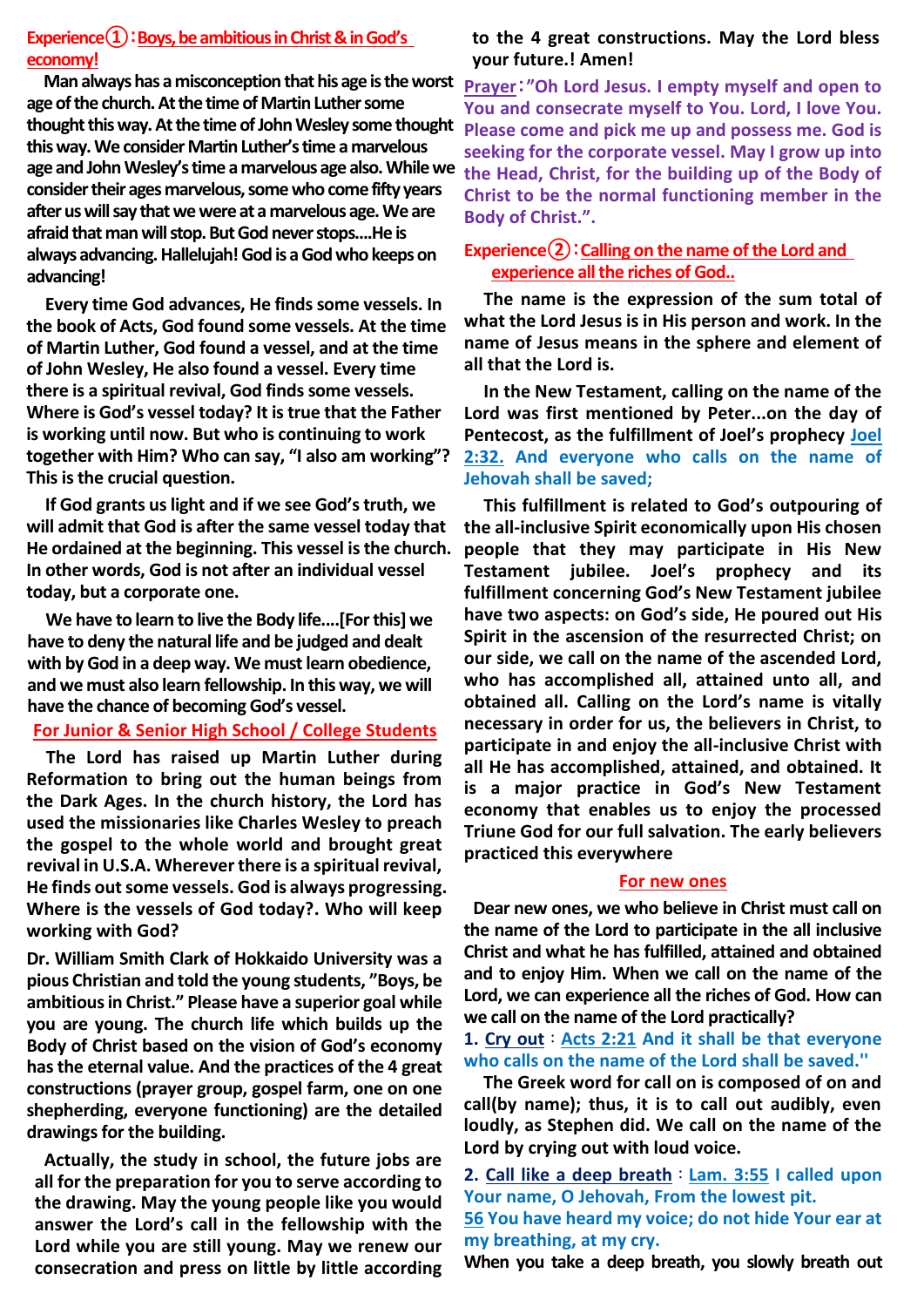**carbon dioxide which you don't need and breath in the oxygen which you need. Calling on the name of the Lord is like a deep breath. You breath out quietly your troubles, sins, impatience, sorrow, tiredness and breath in the Lord's riches ike life, peace, rest, joy and vitality.** 

## **3. Call with the spiritual partners, those who call on the name of the Lord out of a pure heart**:

Ⅱ **Tim. 2:22 But flee youthful lusts, and pursue righteousness, faith, love, peace with those who call on the Lord out of a pure heart.** 

**You should call not only by yourself personally but also with your spiritual partners. Calling corporately energizes you more.** 

**4. Prayer**:**"Oh Lord Jesus, I train myself to exercise spirit and call on the name of the Lord. I breath out the negative things like troubles and sins, and breath in the Lord's life, peace, rest, joy and vitality. And I join the small group meeting and Lord's day meeting every week, calling on the name of the Lord together with the brothers and sisters to enjoy the riches of Christ."** 

## **Experience③**:**Becoming Zebulun and Naphtali, speaking the beautiful words for preaching the gospel.**

**Zebulun typifies Christ as the "shore" of the evangelists for the transportation and spreading in the preaching of God's gospel. After Christ accomplished all the things that are to be proclaimed as the gospel, on the day of Pentecost at least 120 gospel "ships," all of whom were Galileans, set out from the "shore" to spread the gospel..**

**According to Genesis 49:21..., Naphtali is a hind let loose, and he gives beautiful words. Naphtali typifies Christ as the One who is released from death in resurrection, signified by the hind let loose, and gives beautiful words for the preaching of His gospel.**

**In typology Zebulun and Naphtali form a group for the spreading and the propagating of the glad tidings of Christ's redemption, accomplished for God's salvation. The people of both Zebulun and Naphtali were men of Galilee, from whom the gospel of Christ has been spread, preached, and propagated..**

**Paul went to Ephesus and made tents, yet he was still an apostle....Whether one made tents or practiced medicine, all were for the purpose of being an apostle, not that he might not be an apostle. Perhaps he could not be an apostle if he did not make tents. I hope we can see this point clearly before God. Many times, God allowed Paul to do some work to enable Paul to be an apostle all the more.**

**Whatever I do is for serving God. Not making money is to serve God, and making money is also to serve God.**

**We naturally have a mistaken thought, thinking that co-workers are those who have given up their occupation and have income other than that which comes from an occupation. This is not so. Co-workers are those who have** 

**one heart, one purpose, and one ambition before God and who are serving God to please Him. As long as their purpose is the same, these are all co-workers in the Lord, no matter what jobs their hands are engaged in.**

### **For Young working saints/graduate students**

- **1. Lord's recovery is not human recovery. So we need to understand God's move and enter into the work of the Holy Spirit and cooperate with God's work in the flow of life. The Holy Spirit is working at the back of the environment for the benefit of the building of the church. You as the young working saints need to understand this move of God.**
- **2. You need to work with leverage in your business. Likewise, serving the church should not be outside the work of the Holy Spirit but understand the movement of the Holy Spirit and keep up with the movement of the Holy Spirit. This point is extremely important. Otherwise, your service will be your own service, there will be no tail wind or leverage.**
- **3. The government is actively accepting educated foreigners as one solution to the problem of population decline. Actually, this movement is due to the emergence of one new man. Foreigners entering society will weaken the Japanese culture and make it easy for preaching the gospel to the Japanese. Also, as saved foreigners come into church life, they help Japanese saints from Japanese culture. This will help you perform the church life in the senses of one new man.**
- **4. Japan's economy has be weakened after the collapse of the bubble, Lehman Shock, and the Great East Japan Earthquake. Although it is gradually recovering, it is not as strong as the days before collapse of bubble economy. Besides, China's economy is getting stronger. Under these circumstances, the Japanese lose confidence and are being saved from their pride. As a result, it is getting easier for Japanese being saved.**
- **5. Whether you are working or a full-time server, you are Lord's co-worker. Your job and family life will help you more as a co-worker of the Lord.**
- **6. As a co-worker of the Lord, you should become Zebulun and Naphtali. Zebulun typifies Christ as the "shore" of the evangelists for the transportation and spreading in the preaching of God's gospel. Naphtali typifies Christ as the One who is released from death in resurrection, signified by the hind let loose, and gives beautiful words for the preaching of His gospel.**
- **7. Prayer**: **"Oh Lord Jesus. I will become Zebulun and Naphtali to give beautiful words and preach the release to free the people captured by Satan in resurrection, and by the great power of the resurrection."**

#### **Hymn 925**